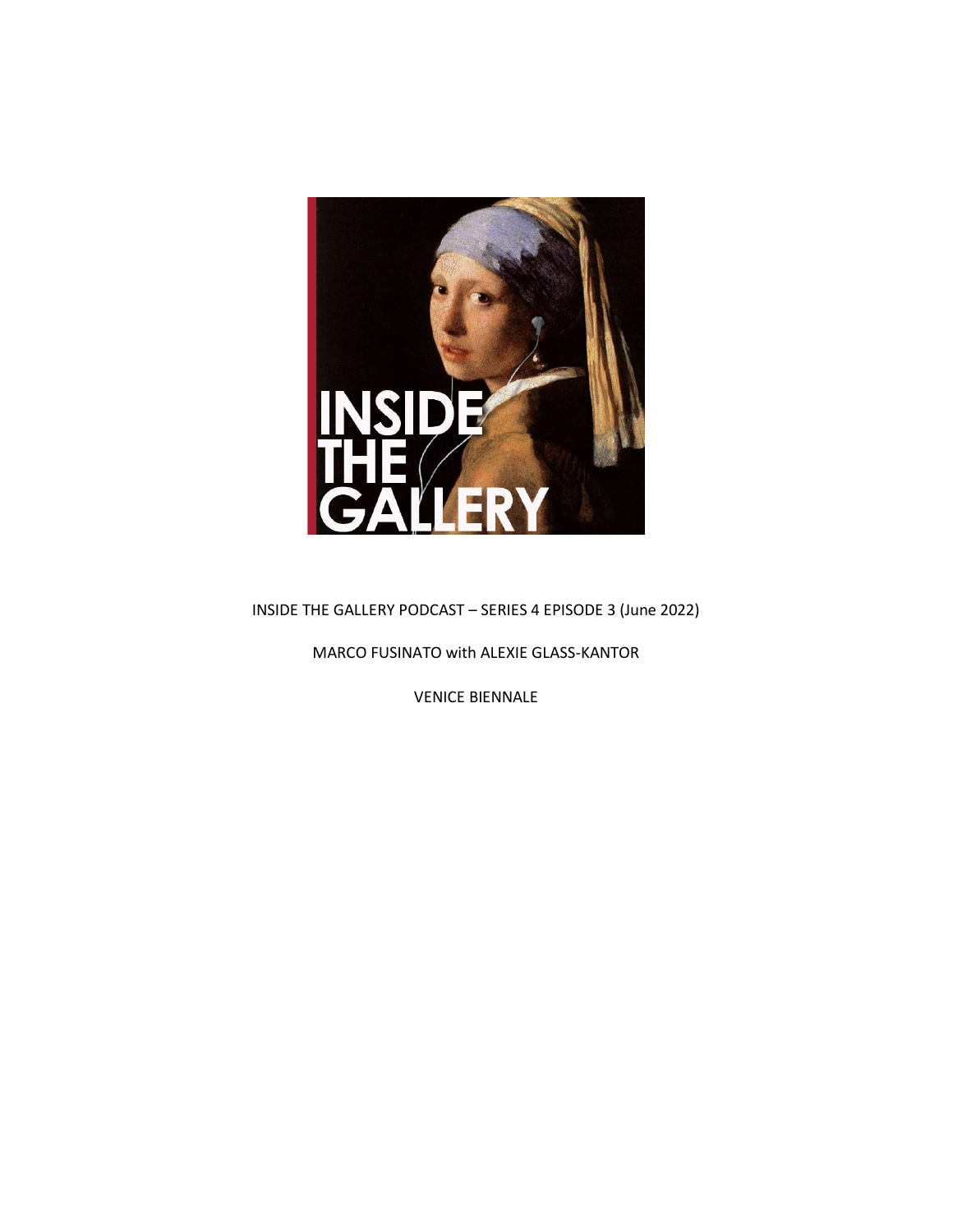Speaker 1:

Please note this edition of the podcast contains coarse language, which some listeners might find confronting.

Marco Fusinato:

In this project, there's no real theme as such, but I'm hoping that it's open enough for the audience to try and make sense of that when one image rubs up against another, what you've seen, one, the person next to you may not see. And then that becomes part of the work that you form your own narrative. And there is some kind of intention through all this, and that is to create some kind of hallucination or yeah. Exhaustion from confusion and...

Alexie Glass-Kantor:

Static intensity.

Marco Fusinato:

There is that too.

Alexie Glass-Kantor:

Yeah.

Marco Fusinato:

Yeah. There is a level of intensity involved in this. It's the images can move quickly, rapidly anywhere between one image a day up to 60 images per second. And I can control that and the sound potentially can be super loud.

Alexie Glass-Kantor: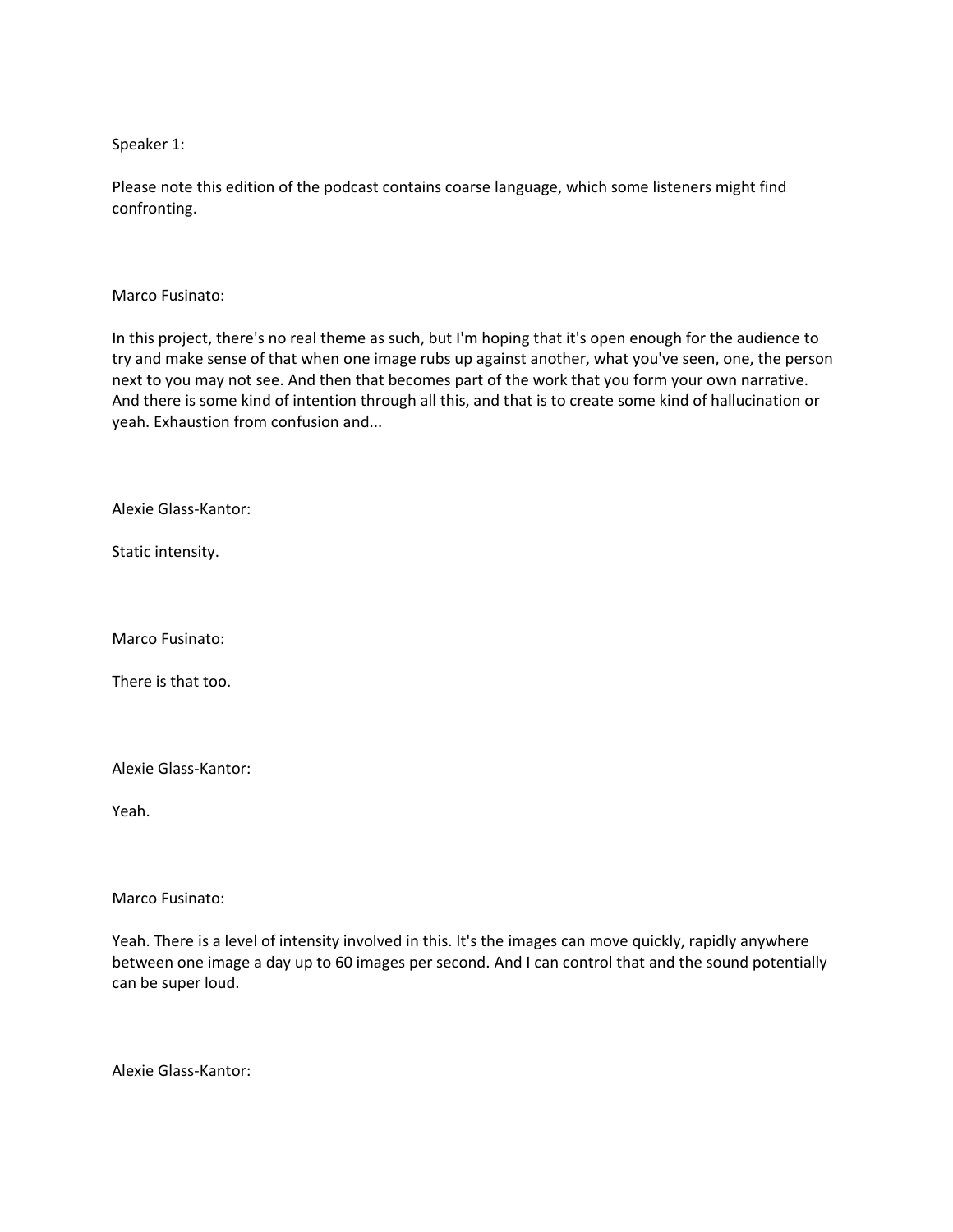I'm going to take a step back, Marco, if we can, just to give them a bit of a sense, because the images occur on a structure that is essentially a sculptural form. We've set up an Instagram account for this project called desastres\_desastres. But, Marco, your family are from the Veneto. This is your third time participating in the Venice Biennale. You've done an edition with the architecture Biennale. You did an edition with Okwui Enwezor with a very pivotal work "From the Horde to The Bee". But this is your first time representing the country of your ancestors and the country of your birth.

Marco Fusinato:

Mm.

# Alexie Glass-Kantor:

And can we speak a little bit about the role of language and that kind of journey that you've had through this project and what it means for you to be representing Australia?

## Marco Fusinato:

Yeah. One thing that's really struck me is that with this project I'm returned to exactly the place my parents migrated from to represent the country they migrated to. So my parents and my extended family come from the Venital region of Italy, which has seven provinces. And we're from the Northern most one called Belluno. The villages my parents are from are just under 100 kilometres north of Venice at the foothills of the dolomite ranges. A very beautiful part of the world, but economically deprived. My parents migrated with my brother in 1960. And one thing that's become really evident through this process is language. My parents are Contadini, which is a form of pre agricultural farmer or peasant. Meaning there's no engines. There's no plumbing. There's donkeys, the language they speak and migrated with and we always spoke at home is a dialect.

### Marco Fusinato:

Well, actually it's a language. It's a language that's thousands of years old. And in my lifetime, that language is disappearing. Why? Because many things. But mass media, Mussolini's idea of the Republic, the way proper Italian is taught in schools. So my parents are the last of the generations to speak this language. And because I grew up speaking this language at home, it's kind of in a time capsule. So when I go back and speak the way I speak, my friends and relatives all can't believe it. Because it's like I'm something from the past. So that's been really interesting to kind of think through with this project. And this language that I speak now is only heard in age care facilities because that generation are all in their late eighties, nineties or gone. And it's a beautiful language, a really beautiful language. And it just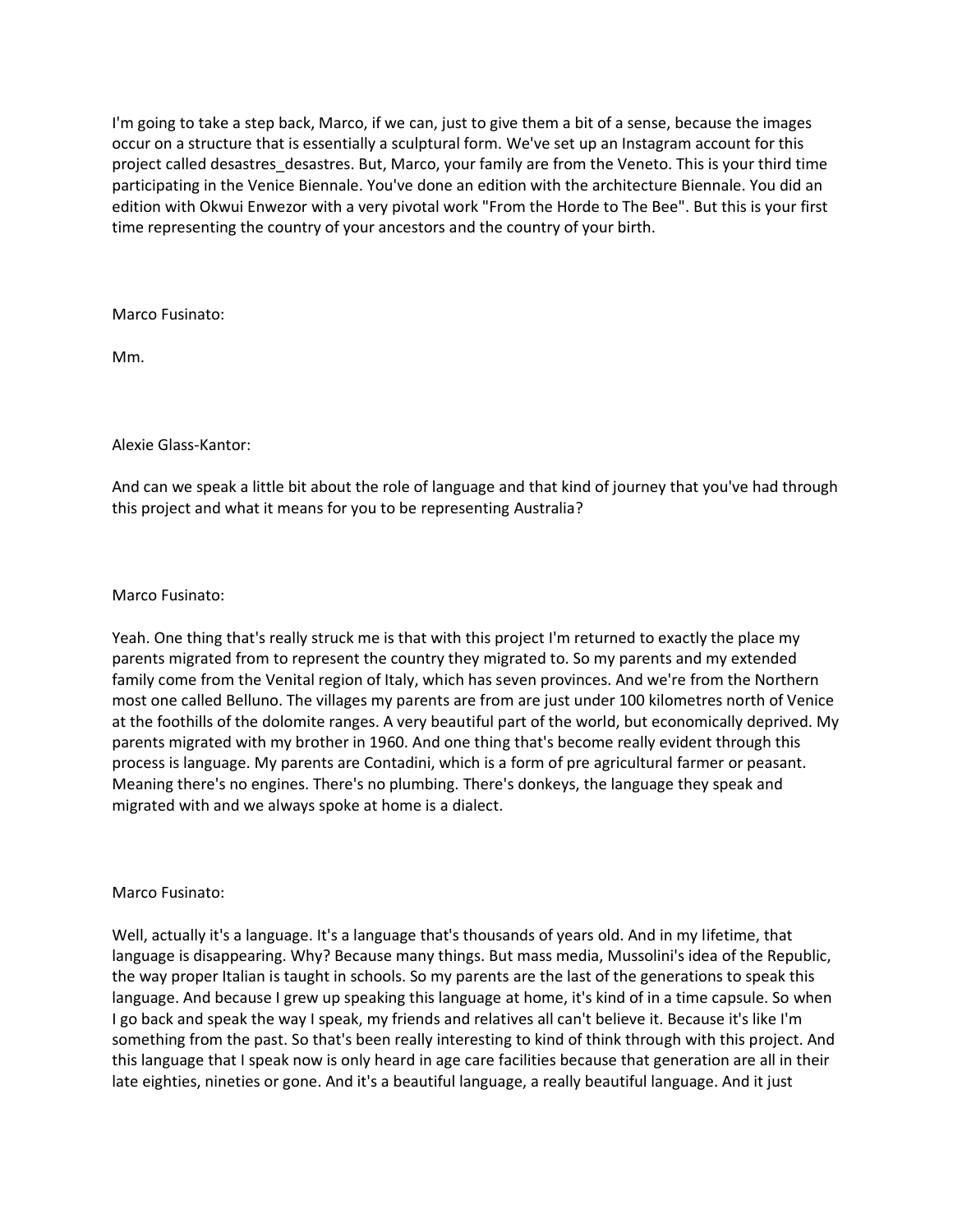makes me think of the history and culture of this place and how much has been lost over many, many thousands of years. And that's really been something to think through.

## Alexie Glass-Kantor:

I think you know, Marco's father was born in 1916. His mother was born in 1933. Marco and I travelled to Italy together to do a project in 2010 called Still Vast Reserves in Rome. And it was the first time when I travelled with Marco that when I heard Marco speak, taxi drivers would kind of tear up because the language that he spoke is one that really isn't heard. He's a bit like a time traveller when he's there. And when we returned together, we did one site visit together in December, 2019. Marco was performing in Milan and we got the train to Venice. And the manager of the Pavilion gave us the keys and we got inside. And we were like, "Who let a couple of punks like us have the keys to the Monaro?" And we were so kind of overwhelmed and honoured by this opportunity.

### Alexie Glass-Kantor:

And so that kind of connection back. But this project, the role of language in this project, which is about things that can be spoken, but not spoken. Things that have felt as intensities through time that speak to us all individually and collectively in different ways with force through both the combination of sound and image is such a strong and recurrent kind of amplification and intensity in your work. And I suppose, on the back of that, Marco, we did actually, I will tell you one thing we did launch the title for this project in Il Global, which is the Italian national syndicated newspaper. We wanted his mama to have the scoop. So that went ahead of the AFR, but she thought the font was too small.

# Marco Fusinato:

Yeah, she... And then the image was appalling.

### Alexie Glass-Kantor:

So Marco and I are not so concerned about audiences liking the work, but we are concerned with audiences responding to the work. And something that Marco and I, when we applied to do this project, someone said the other day, "You would've done a slap dash proposal," but nothing about this has been slap dash. Everything has been considered. And something that was always really important to us was that the audience know that they have a pulse. And there was always an element to this work, which was a combination of installation and performance. And in this work, we have a 200 day durational performance, but when Marco is there or not there, it's still a performance. It's not about the artist as hero or about the performer as star, but it's as much about labour, perseverance, absenteeism. Do you want to talk a little bit about how the performance and installation come together?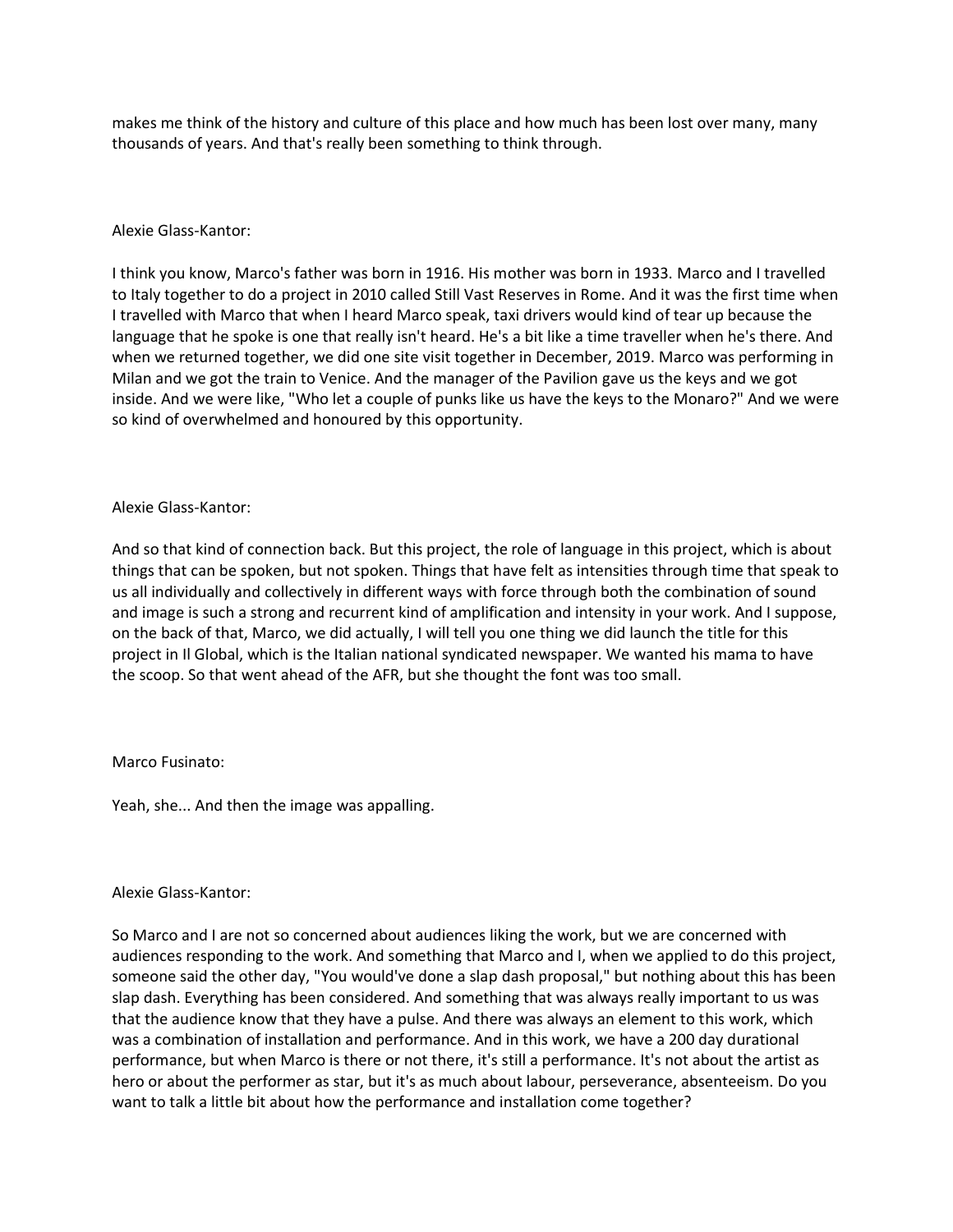## Marco Fusinato:

I guess I can talk about the previous project where this is coming from. Well, there's quite a few different projects that this has been influenced by. One is a project from 10 plus years ago called Spectral Arrows, which I continue to do, which is this occupation of a space, like a gallery or a museum where I set up amplification and perform noise for the entire duration of the working day. So usually eight hours. And it's this idea of labour, turning up and working. And that came out of the frustration of playing improvised music, touring, traveling 24 hours on a plane, getting over there, performing for 30 minutes and getting off and thinking, "Hang on, I've got more." And it just seemed ridiculous to be traveling so far and doing something for... Doing so little with my time. So I thought, "Fuck this. Next time I travel, I'm staying all day. I'm going to set up and make something of it."

## Marco Fusinato:

And so this is kind of an exaggerated version of that, where I'm turning up and I'm staying, and trying to make something epic out of it. And the idea is to make something with vibrations, traveling through air and pushing out radiant light from projection. So it's those two elements coming together, light and air, which usually are ephemeral, but I want them to be physical. That you feel it, that it's really felt. That it's not just about seeing or hearing, but that your chest experiences the work, not just your eyes or your ears. There's a certain physicality and brutality to it. And that's really important, and that I really want the audience to remember that they're alive. That's really important for me in my work, that you have a pulse. And a lot of the time we forget that we're alive.

### Alexie Glass-Kantor:

And the past couple of years have been a really hard time in terms of acknowledging mortality, in terms of acknowledging the risks of contamination. Marco's work thinks a lot about binaries of chaos in order and maximilism and minimalism, contamination and purity. And it's been a really complicated time at a global, social, and political scale to think about the impact of care around these ideas of kind of what it is to be alive, our accountability to the lives of others. And that's something we took very seriously with this project. In May, 2020, we realized that the world had changed and we knew that things were different. And we spoke to the Australia Council and we decided to merge the work together into an installation and performances one work in the Pavilion, and it can be one person in a room or a hundred. And do you want to speak a bit about that, Marco? And that kind of process of transforming this project and what Desastres is?

Marco Fusinato: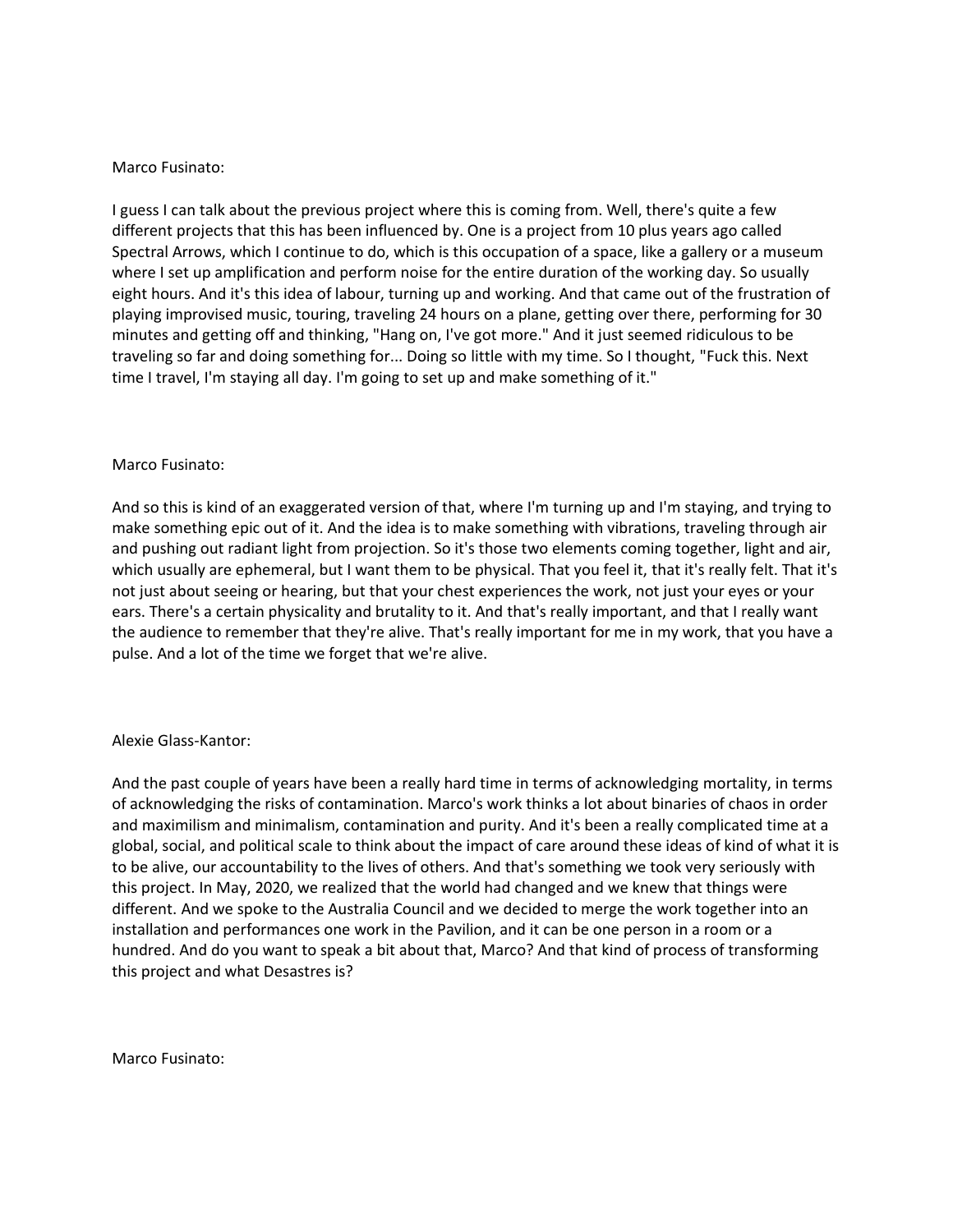Oh yeah. I'll speak about the title first, because I give some indication of the spirit. Desastres came from a few different sources. One is my obsession with a Japanese doom metal band called Corrupted who are from Asaka, they're all Japanese, but all their song titles, lyrics, literature, everything is in Spanish. It's like, "What the fuck? Why?" But I've always found that intriguing. Huh? The other thing is that going through so many lockdowns in Melbourne and they were super extended, and I was locked out of my studio working from a bedroom. Well, I started thinking about Goya because one of the first words I searched for this for the archive of images was the word disasters, which led me onto Goya, his series 'Los desastres de la guerra.' And when he made that work, he was banished to a farmhouse after he went deaf.

## Marco Fusinato:

So he lost his job as the court painter. And he was sent off to the farmhouse, deaf and there he did a few series, one of them being Disasters of War. But he made that from his imagination. He wasn't in the battlefield, he was in a farmhouse. So this idea of making work from your imagination, which I was doing from a bedroom as well, kind of made sense. I did start thinking about the parallels of that. And a lot of the images that I've sourced start from art history, ancient history, natural history, and so on. And I was thinking about Goya being the link between the classical and the modern, let's say. And so, that connection with the making work through imagination, there's no site visits, have to kind of imagine this piece, how it's going to sit in the pavilion.

# Marco Fusinato:

There's no meetings with any of the engineers, technicians on site. It's all done from a bedroom through the pus of Zoom meetings. So it's kind of, yeah. Like Corrupted, Goya, disasters. The world's, in these last two years, has been in upheaval. So it kind of made sense and the images that I was grabbing fitted that theme. So it just seemed appropriate for a title like that. The other thing is in Venetian dialect, the Italian, what is desastre, but in Venetian it's kind of desastre. It's kind of said more like the Spanish. So all these thoughts are going around in my head and it just seemed appropriate to kind of use that as the title.

### Alexie Glass-Kantor:

It's kind of given the Spanish, who occupied Europe, they had a treaty with the Venetians. And so that kind of Creole as well. The irony is not lost in us that we're calling the Australian Pavilion Desastres. And I will also acknowledge that the Australian Council didn't flinch from there. They're the commissioner for the Pavilion now, that was a radical decision a few years ago to take that kind of position more actively from the Australia Council. And Marco and I have been able to work with the teams at the Australia Council over the past three years in a very integrated way. And it was a 'pus' of Zoom meetings. It is now a verb.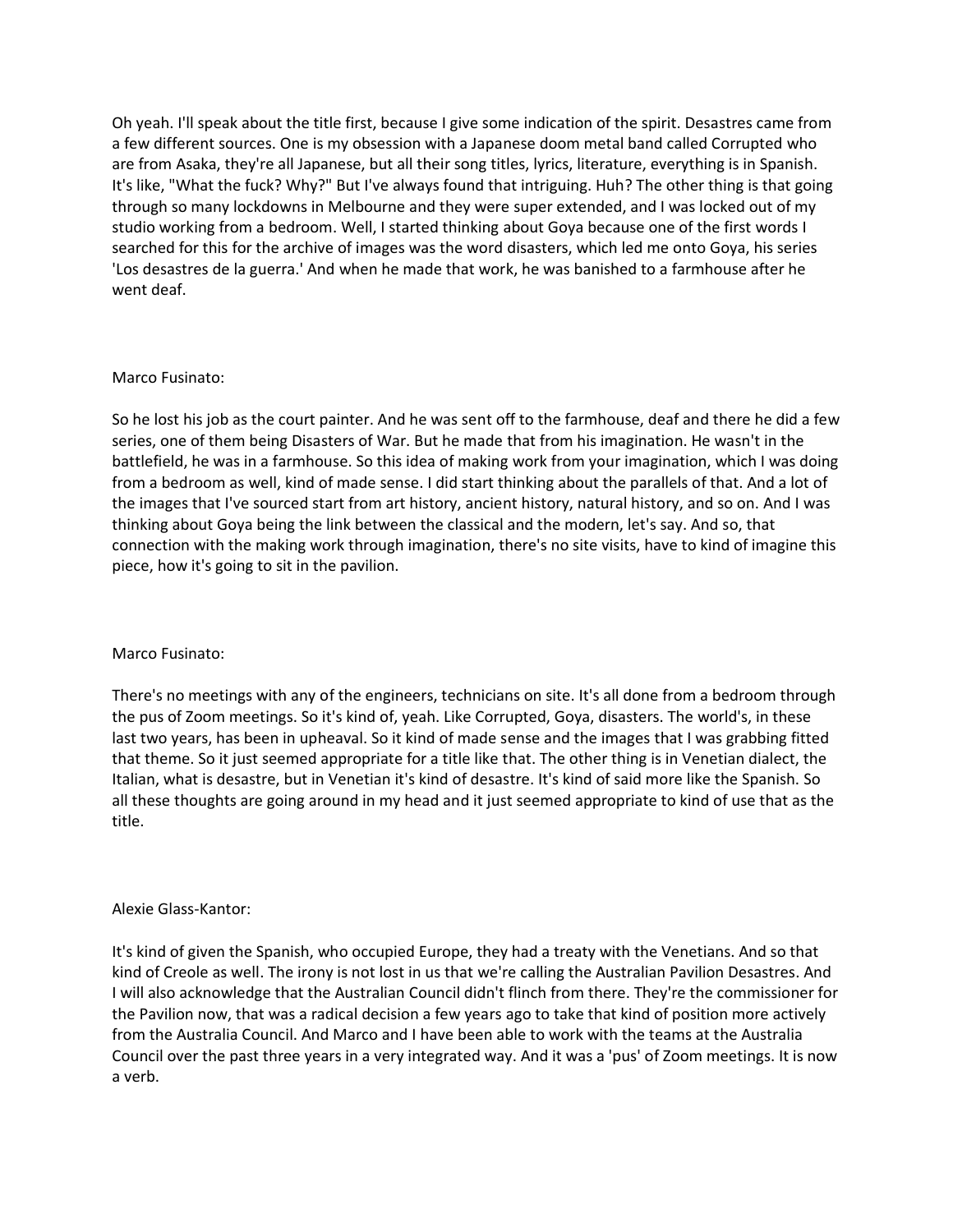## Alexie Glass-Kantor:

It really required a lot from Marco. He was very honest and vulnerable at every stage. And he took the Australia Council, often teams of up to 20 people in a room listening to why the work was changing. Even when Marco was in the world's longest lockdown and stuck in the spare bedroom, he would sit in those Zoom meetings and be honest with our collaborators at the Australia Council. And that takes a lot from somebody to do that. And I think it is really worth acknowledging that this opportunity for artists is one that requires them to lean into being vulnerable. And there's a degree in the performance as well, Marco. We talk about vulnerability, fragility, frailty, because this is a fuck off marathon. Can you talk a little bit about what that is?

## Marco Fusinato:

I've made quite a few projects now, which are live and alive and they're very satisfying because I set up the framework template and then let's see what happens. And this is kind of a mega version of that. And I find that really compelling and interesting because it's alive and anything could happen during it. And, for me, it's exciting as the artist, but also for the audience, things are unpredictable and the direction the work may take. So it's only at the end that the work makes sense. And the last project I did in Venice was very similar called From the Horde to the Bee, where it only made sense at the end. And that work basically was trying to launder money from the Venice Biennale and send it across the country to an anarchist squat in Milan. It's a longer story than that. I won't go into it here, but it worked, but it didn't make sense till the end, till I had tens and tens of thousands of euros on a table, shoved them into a garbage bag and gave them to the guys at the squat.

# Marco Fusinato:

And so this similarly, and I'm thinking of it in its entirety, as in, "Okay, I can sit on that kind of sound for X amount of time. Then I put morph into this, morph into that. Change images quickly, slowly, whatever." But I'm thinking of it as a kind of nine month work or whatever. And it's paced out. And I'm thinking through all those things with all the contingencies in place, just in case. Just in case. But for me, that idea of it being alive open, that will always be different. No matter when you walk in. That what you experience on day one will be different what you experience on day 1.1. But towards the end obviously it's just changing all the time. And I can't predict it. And I think that's always a good thing.

### Marco Fusinato:

It's not dead. It's alive. It's really an active studio workshop laboratory. I might bring things in and out of the Pavilion that I gather along the way that I think are relevant to it. It might be, I don't know,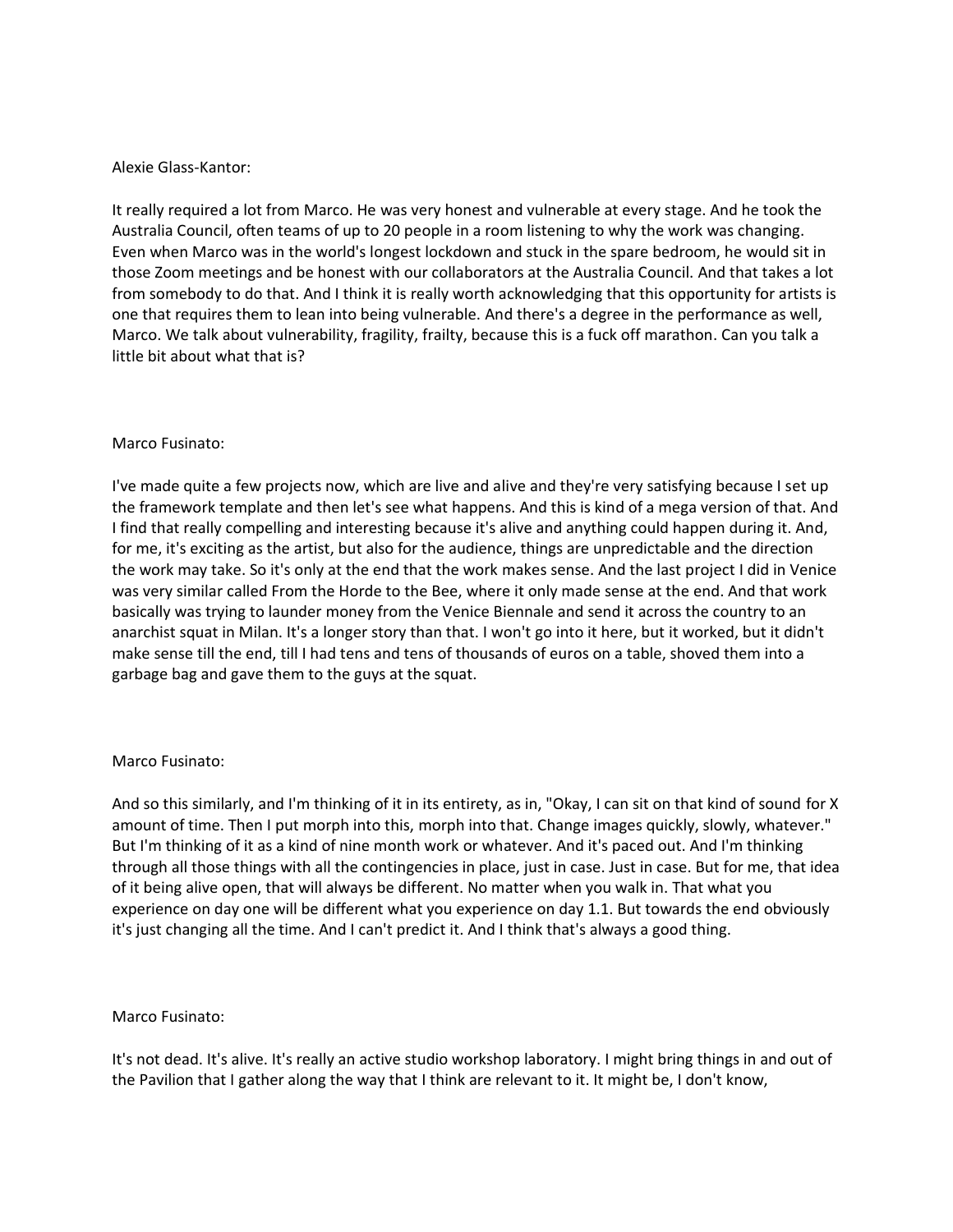newspaper clipping, a dog, I don't know. But I certainly want it to be open to whatever's going on. Invasions. I don't know, whatever.

# Alexie Glass-Kantor:

I think, yeah. I think something that we do really want audiences to know is the old rules are off. There is an amazing generational change happening in this Venice Biennale, there's other artists working in the space of experimental noise and music like Dumb Type with the Japanese Pavilion, which are an incredible collaboration and Laeticia Akarsh with the Swiss Pavilion. There's an amazing focus on trans historical practices, particularly through feminist, non-binary, intersectional, and LGBTQI through Chachili Alamani curated exhibition, but that trans historical kind of way of working with the material of time speaks very keenly to Marco's work.

## Alexie Glass-Kantor:

There's a very strong focus on first nations. People can come and experience the Biennale in a way that works for them. And that's a really exciting thing. It's a little bit more open. It's a little bit more horizontal having the artists there every day, come for the last week, for the Australian Pavilion, and see what's happened to Marco's performance and work through that seven months duration. Because what he will have embodied in that time will be quite remarkable. And we did think a lot about these things in the development of this work.

# Marco Fusinato:

We've developed a kind of this custom unit, which takes the sound in and then pushes the sound out with the images tightly synchronized. And with that device, I can kind of run sound through it. For example, I can run feedback through it from the guitar and I can walk away. So I'm out at the toilet or whatever. And then it doesn't sting. So there's the possibility where I can interact, pull back a bit, come back, alter, shape shift it. It's intense. But it's also something I'm very excited and engaged with and I want to see and do.

### Alexie Glass-Kantor:

Yeah, he's built a remarkable, yeah. Marco comes out of this kind of DIY subcultural kind of expanded music community as well as his kind of practice in the visual arts. And the infrastructure that's been built for this project is both entirely kind of lo-fi and high end.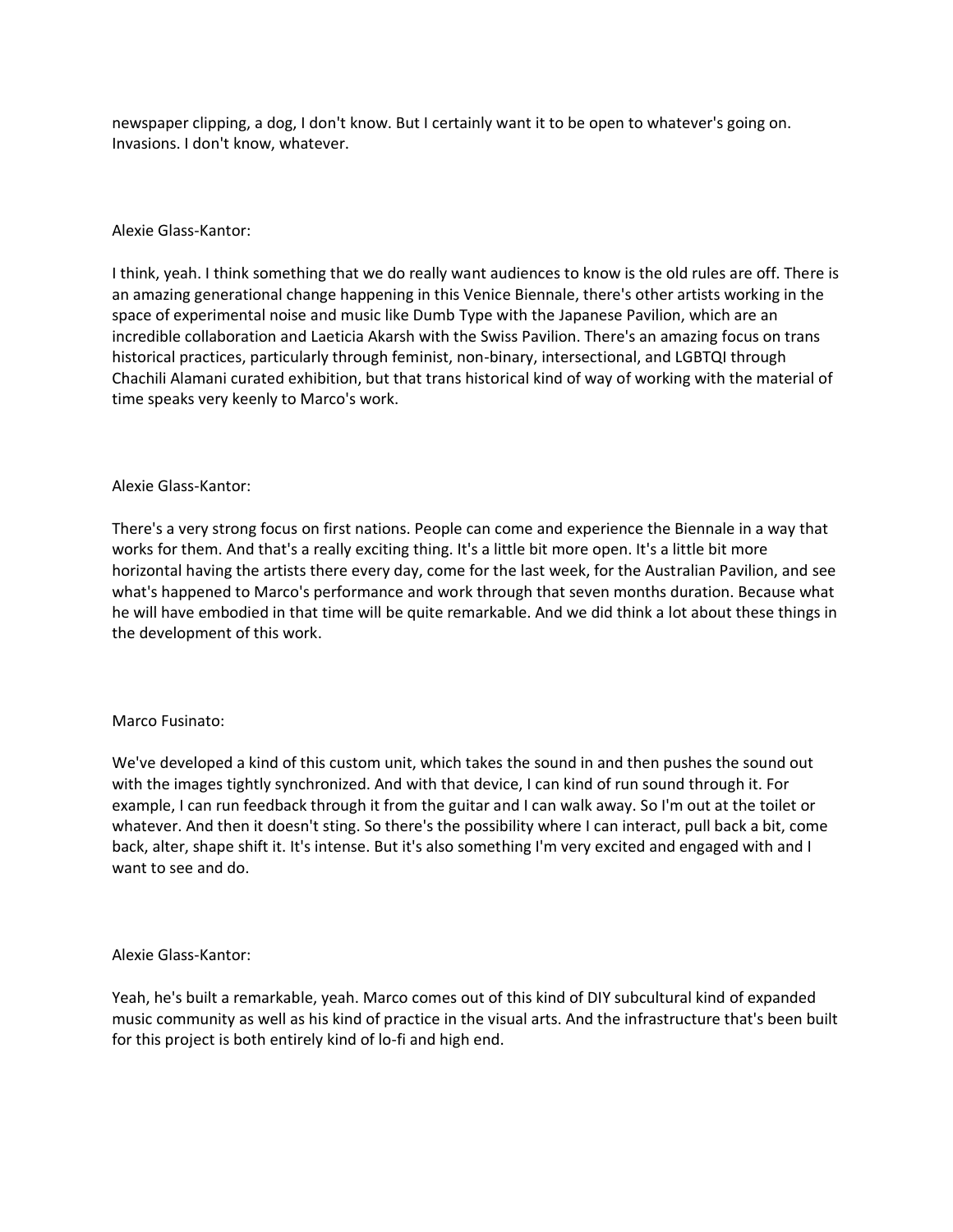## Marco Fusinato:

The equipment, in this installation, and I've used these references before where it's the infrastructure from staging, from spectacle. And I'm interested in bringing that into the gallery because in my lifetime, again, it's the museum and the gallery's gone from one of contemplation to one of entertainment. And so I'm interested in playing with that idea. A lot of people, older people get pissed off that that shift has happened, but I feel like, well, deal with it. And so I'll amplify that. I want to amplify that and really play on it. So I'm bringing in kind of, in this instance, some huge elements from those worlds to kind of saturate the audience with spectacle and, again, make them feel something.

## Alexie Glass-Kantor:

There is a magical moment when you're working as the artistic team on the Venice Biennale where they ask you to do a stakeholder matrix. And it's a fun exercise for an artist. And apparently we were the first artistic team for whom 60% of our first stakeholders were people who don't like the work. And it's not because we don't want you to be engaged with the work. And it's not because we don't take responsibility for the work, but we are aware that when people walk into the Pavilion at Venice, they look for three seconds. There's so much work in Venice that people judge quickly, and we want you to walk in and if you're going to hate it, hate it right away. And if you're going to like it and want to stay longer, or push yourself, do that. Come back the next day, come back the next day, it's up to you. But we are interested in that process of self-determination and if audiences being able to be invited to make up their own minds, and that's kind of important to us.

# Marco Fusinato:

Yeah. But there's an assumption for an artist that an artist makes work to be liked, which I find completely absurd and ridiculous.

Alexie Glass-Kantor:

Likes on social media, likes everywhere.

### Marco Fusinato:

I'm aware that my references are bleak, marginal, unpopular. I come from experimental music underground in the sub genre of noise. There's like 20 people in each city around the world that are into it. That's the reality.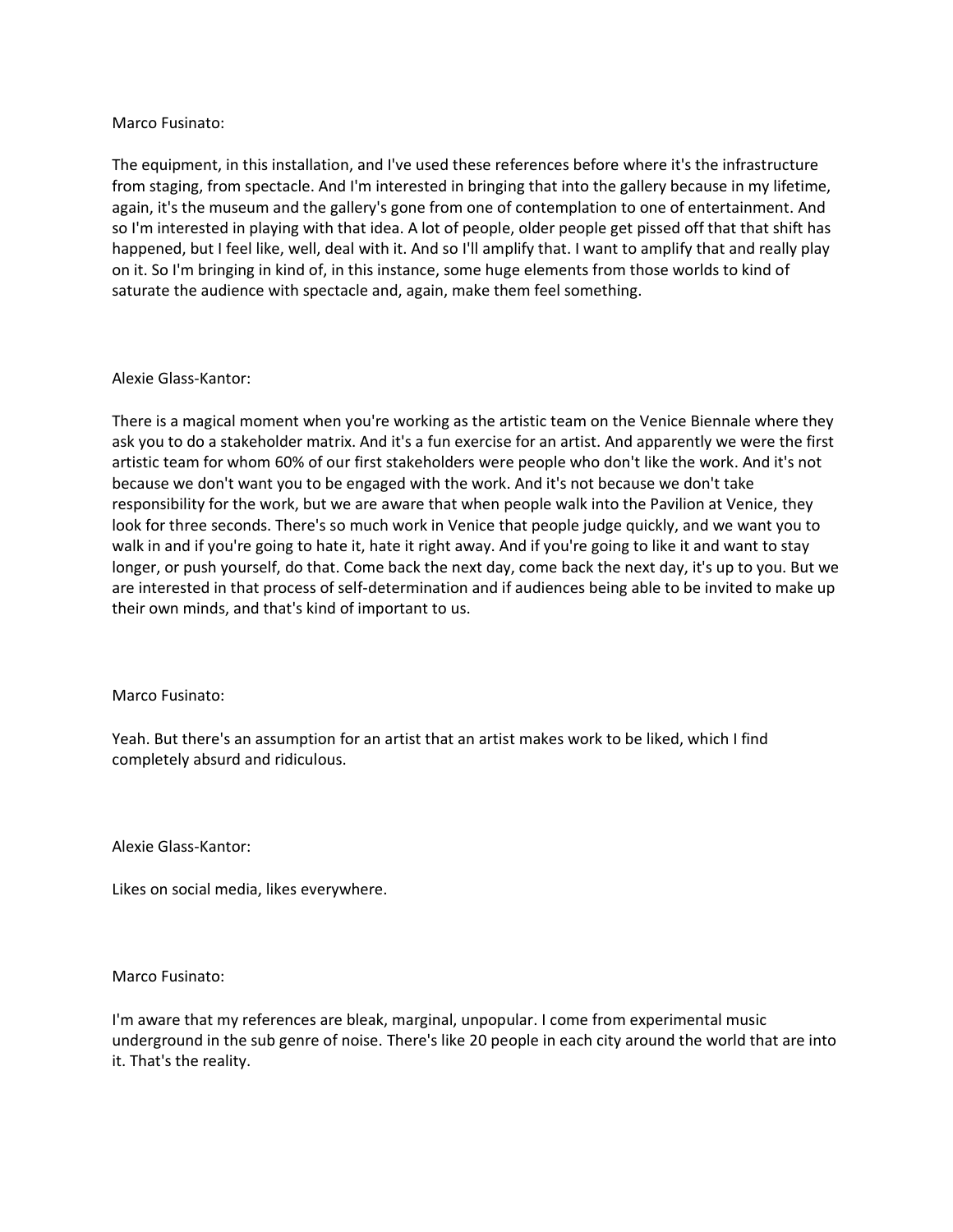Alexie Glass-Kantor:

Doom death metal.

## Marco Fusinato:

Yeah. And these kind of extreme forms of metal, grind, core, doom metal, black metal. That's what I'm interested in along with conceptual art, so that's kind of wanker territory from a lot of people. So I'm operating in these worlds, which are down there. And so, I get it. A lot of people don't like that stuff. It's not about an applied craft where, "Oh, how did he do that? How did she do it?" It's not about the craft, it's about ideas and using the appropriate materials to best present that idea. I have to go into it thinking, "Fuck everyone. I'm here and I'm into it. And this is what I'm doing. I don't care."

## Marco Fusinato:

And that's probably why one of the reasons in these durational performances, I perform with my back to the audience, because I can't take on who's there. I can't care who's there. I've got to really concentrate on what I'm hearing and feeling in order for me to drive it and push it around in the way I want. As soon as I see someone I don't want to see, then I get frazzled or whatever. So it's really important that I'm in the zone and oblivious to any external distractions.

### Alexie Glass-Kantor:

I would say to that though, Marco grew up in Noble Park. He began his working life in a sign writing factory. This work's not elitist. We're not... It is intelligent, rigorous, complicated, risk taking, experimental and downright hard work. It's hard realism. It is accessible because you do recognize the images that come up. If you look at the desastres feed, if you look at the score, the images are there. They're taken from everything, from art history, through subculture and popular culture, mainstream media and news. They exist in the public domain, but it's not just there to tell one easy singular, linear version of history or encounter or theme. It's not there to reduce the complexity of the times in which we live. It completely engages with the full and layered and granular and constantly shape shifting nature of the times in which we find ourselves, which are complicated. And that's important.

### Alexie Glass-Kantor:

And you can do that. The work is very accessible in its physicality. It's more complicated in its layers. And that's good. We can do that as Australians. Our artists are incredible. We make great art in Australia and our artists present complicated ideas that operate at a number of registers. And this work will do that in the Pavilion. And it will do it with a level of integrity and showing up each day and walking away each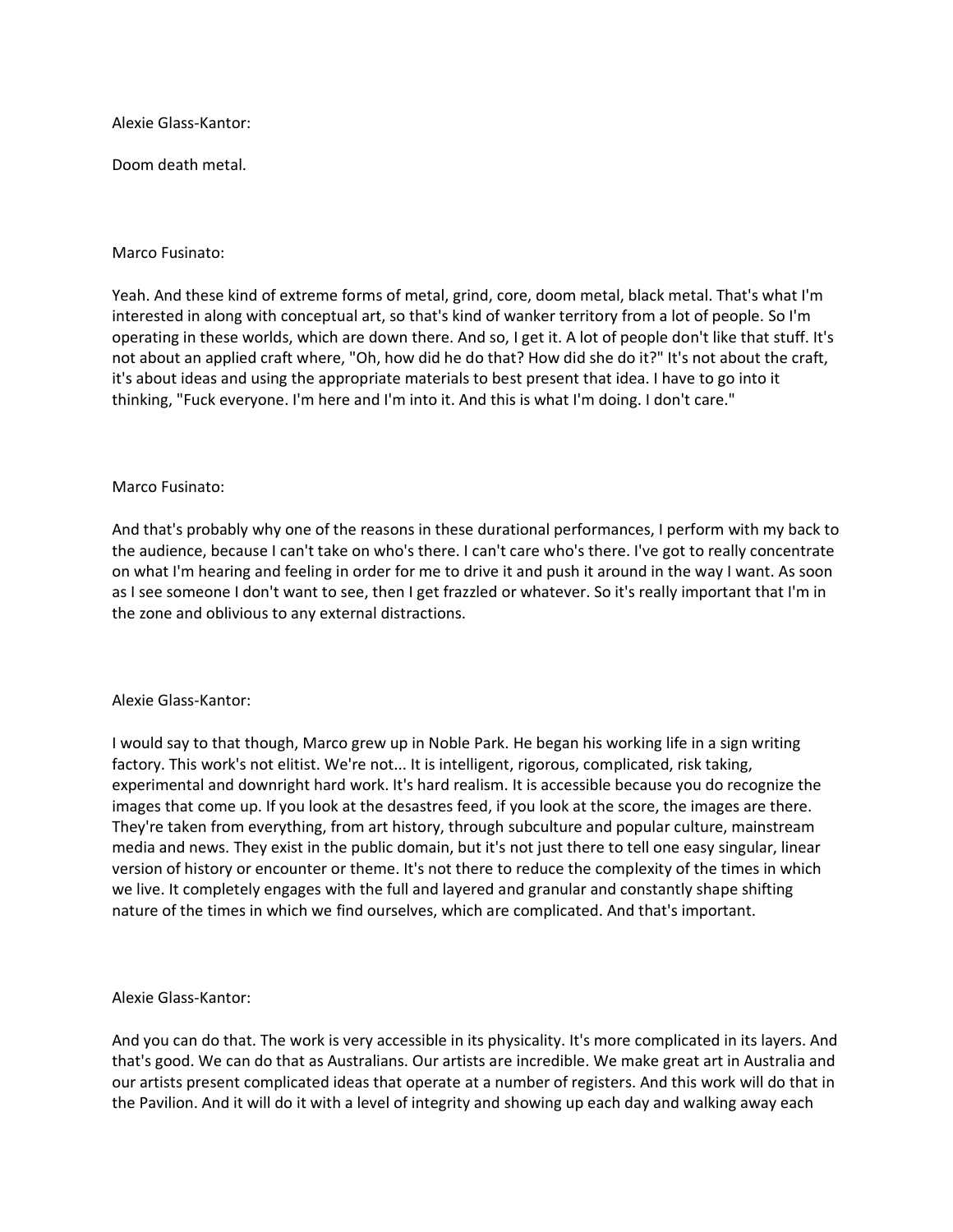day, that actually says something about who we are. That's actually really important. Marco has a loathing of narrative and romantic cinema. And he hates pop songs. And we're not telling you a simple story, but we are giving you something to encounter. And that's important.

## Alexie Glass-Kantor:

And encounters are really rare after we've all been locked in our bedrooms for two years. 260 days in Melbourne, Marco sitting up there with a Canon printer, printing out images of the score. A series of burnt out ink jet printers in the wake which Kim and the family take down to recycling. We want you to be able to engage. We want audiences to be able to be included, and we want it to be open.

## Marco Fusinato:

The archive of images is vast. And I have the ability to add images along the way. Because of the amount of images, and then the way they're manipulated in the machine, is such a huge job I got frustrated along the way of downloading images. Computers would crash, hard drives would fail and so on. At a certain point, I just thought, "Fuck this." And I got my phone and just started taking shots off the screen. And the photos, the images are moiré'd, out of focus. They're terrible. So they're perfect. So a lot of the images are also kind of granular, distorted. But they're always of something from that portal that's shining back at us, no matter how pixelated and granular, you can still make it out.

### Marco Fusinato:

And it's the spew of the world coming back at you. It's all noise. Everything is noise. So my idea of entertaining with noise is just the world coming back at you. It's a purge. But it's also a negation and I've never worked out if I'm purging or negating, it kind of sits in between. And I kind of like that tension, those tensions.

### Alexie Glass-Kantor:

I think it's also important, in a work like the infinitives where you have subjects about to release a handmade missile, it doesn't identify particular uprisings or moments, but instead represents a particular action that happens through the collective history of uprisings. So Marco, we've worked very closely as he does in... We've worked together a number of times over the years. And Marco always works closely not to instrumentalize particular examples of social or political uprising to illustrate them as examples of anything. Instead, he's working more with the ubiquity of certain gestures or recurrent movements or moments of collapse or tension through time. So we don't want to appropriate anybody else's trauma. We don't want to reinstate that trauma through instrumentalizing conflicts or moment of political tension or uprising. But Marco does want to speak to the complexity of the eternal return of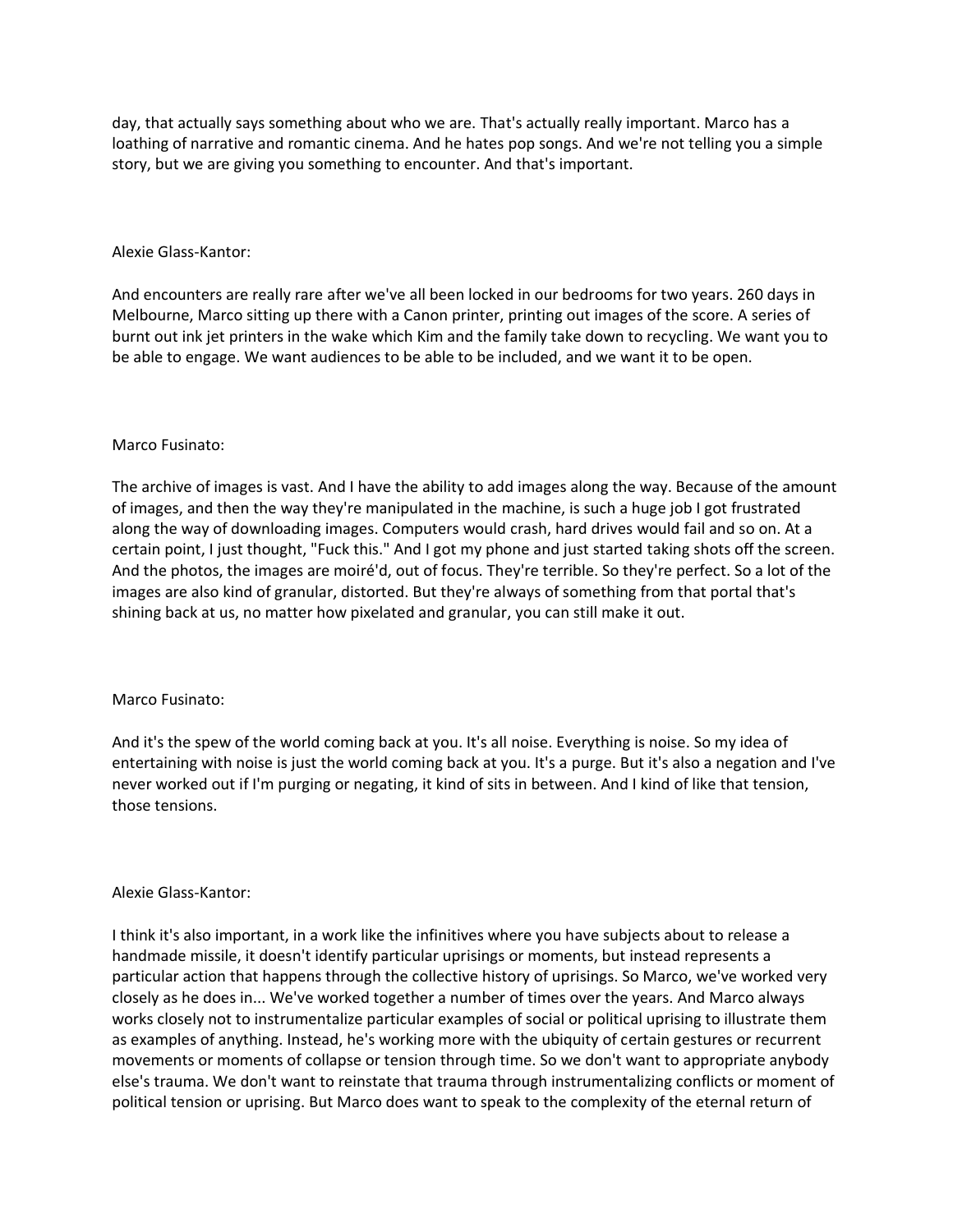these moments of crisis, as we are seeing in the Ukraine at the moment. It's a tragedy that this is happening. It's horrific, but it's something that's consistent with a pattern through history. And so Marco won't illustrate the Ukraine moment, but the work speaks to these things through time.

## Marco Fusinato:

Yeah. I'm interested in those kind of tensions around opposing forces. And a lot of that is always in the works. Like Alexie said before, this idea of noise versus silence or the underground versus the institution and minimalism versus maximalism, order, disorder, all these things that are a big part of my thinking and the work. And it's in this work as well. Like when you see the images, you can see that there's this kind of friction and that friction is those binaries coexist and I don't want it to go from the other. Because I think that's humanity. We're always like this, huh?

### Marco Fusinato:

Yes. There's a publication and it's about 400 pages. The first 200 are images from the score, which you can also see some on the Instagram handle. Is that what it is?

Alexie Glass-Kantor:

Yup.

### Marco Fusinato:

Yeah. Yeah. Called desastres\_desastres. And then there are a series of essays and texts in the book. An essay by Brandon W. Joseph in New York. He's a professor of art history at Columbia who wrote a major article featuring in the art forum 10 years ago. And he is an incredible writer around experimental art, around experimental film, music, conceptual art, really amazing writer. Then we have an interview, an extended interview that Alexie and I have done talking about the project. And then we have a series of propositions. One is by Alexie and then we have three texts by Outra Guitarez. That I know that I think have extended the language of the instrument first and more from a band called Sonic Youth, Stephen O'Malley from Avon doom metal band called Sunn and Bruce Russell from a band called the Dead Sea who are kind of seminal noise rock band have been going for like 40 years, 30 or 40 years. Incredible. And great writers, all in their own way. Amazing writers.

Marco Fusinato: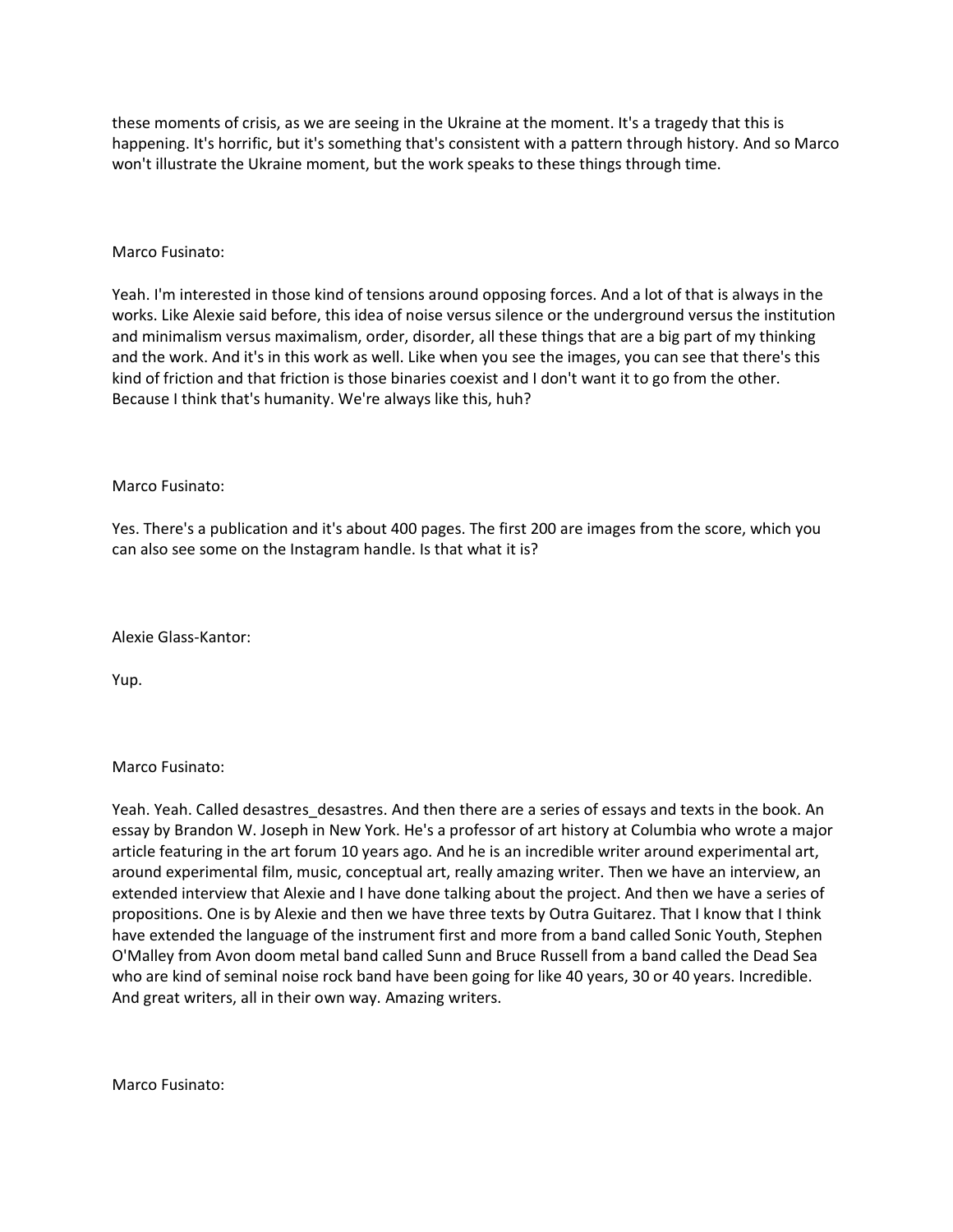Then we have texts by archaeologists and filmmaker Elizabeth Povenel. AI academic Kate Crawford, and beautiful text by the writer, curator, Chuz Martinez and all very distinct different voices. Then we have at the back of the book, is it 160 pages? Of installation images.

Alexie Glass-Kantor:

We're publishing with Lens, which is they're co-publishing the Australia Council and Lens. Lens is a really amazing international Milan based publisher with a not-for-profit space called Audette, a man called Edwardo Bonnespette, who founded moose publishing. So it'll be great that this book will have really good outreach. So this has been a long collaboration in friendship. The book reflects those conversations. You had a hilarious conversation with Chuz Martinez about Benny Hill.

Marco Fusinato:

Yeah. He's got sharp wit.

Alexie Glass-Kantor:

There's a good sense of humour that runs through things. We're also releasing, I suppose you should be aware. There's no tote bag. Australia is not doing a tote bag.

Marco Fusinato:

It's just not in the spirit of the work.

Alexie Glass-Kantor:

There will be an album of the work. So there's a vinyl that's coming out for Desastres. But yeah. So if people were thinking to come to Venice for the tote bag, save your money and go to Queensland. And it's just been a really great process. We've been able to work with the Australia Council's commissioners to really have the artists supported and to really throw out some of the old rules and come up with different kinds of strategies and ways of thinking about this project and what the Pavilion can be.

Marco Fusinato: